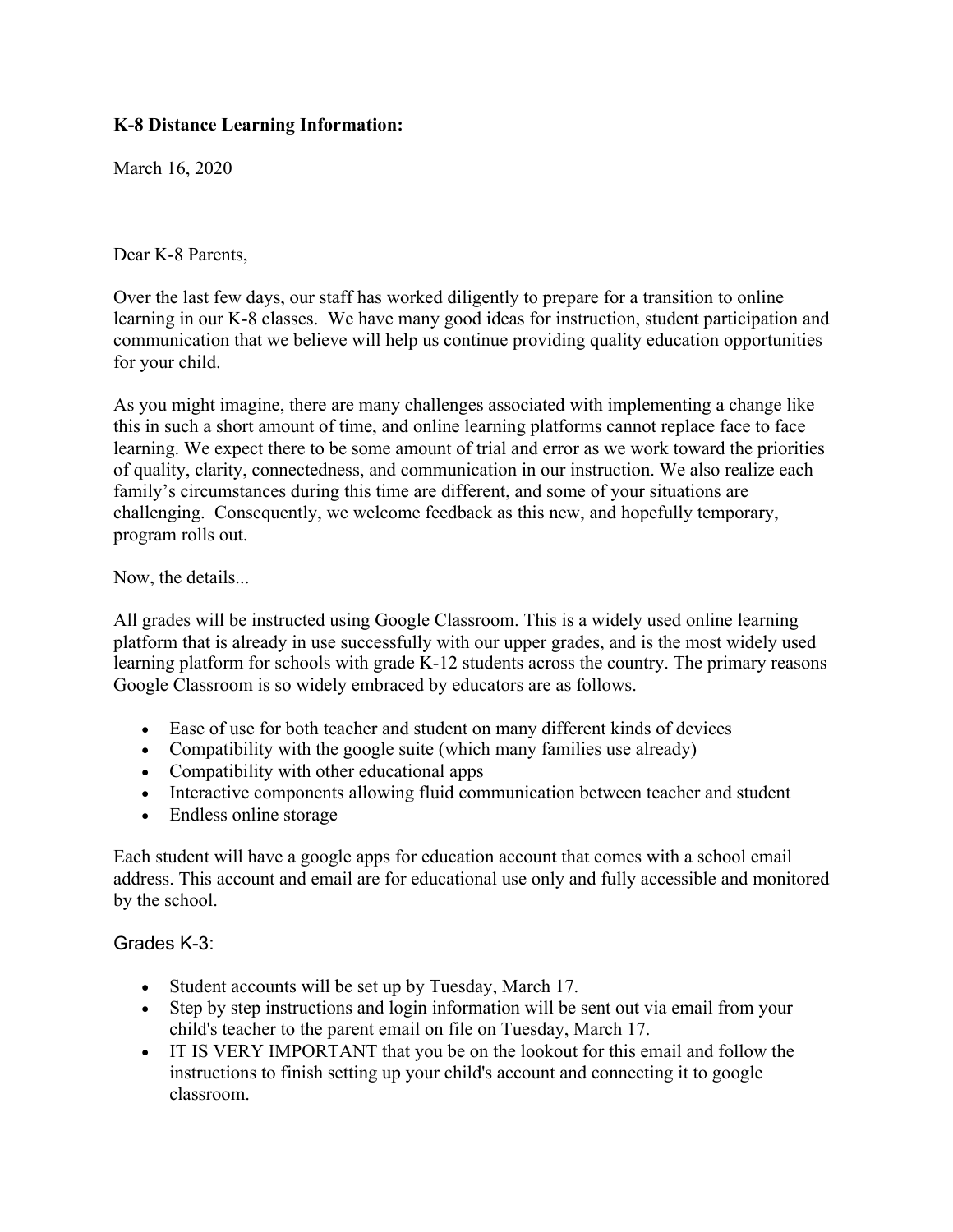- Regular online instruction will begin Wednesday, March 18, but teachers may reach out to you sooner with some things you can do before Wednesday.
- Once your child's account is set up, it would be helpful if parents took time to familiarize themselves with the platform, this typically would take about 30 minutes.

## Grades 4-5:

- Student accounts are already set up and in use. In other words, your child should already know how to login to google classroom. Please take a few minutes before Wednesday, March 18 to sit with your child as he/she logs into google classroom.
- Mrs. Floeter has already begun communicating about her online class structure and expectations, but more will come soon.
- Although online instruction will officially begin Wednesday, March 18, feel free to reach out to Mrs. Floeter with any questions.

## Grades 6-8:

- Student accounts are already set up and in use. Students have been using google classroom both at home and in the physical classroom all year and are very familiar with it. If you have not yet done so this year, please take a few minutes before Wednesday, March 18 to sit with your child as he/she logs into google classroom.
- Most Middle School teachers have already begun communicating about their online class structure and expectations, but all classes will be up and running by Wednesday, March 18. Students should begin work on the classes that are posted right away.
- Although online instruction will officially begin Wednesday, March 18, feel free to reach out to any of your child's subject matter teachers with any questions.

There are several ways to contact us for help or to provide feedback on these program changes.

- For questions/feedback about the content, expectations, assignments, etc. for your child's class, please email your child's teacher.
- For technology-related questions, including access, hardware/software requirements, login, etc., please email our Technology Coordinator, Becky Henzel at office@citytree.org.
- For any other questions/feedback related to this program transition, school schedule, or if your family has challenges that we might help you overcome in this time, please email me, sue.kennedy@citytree.org